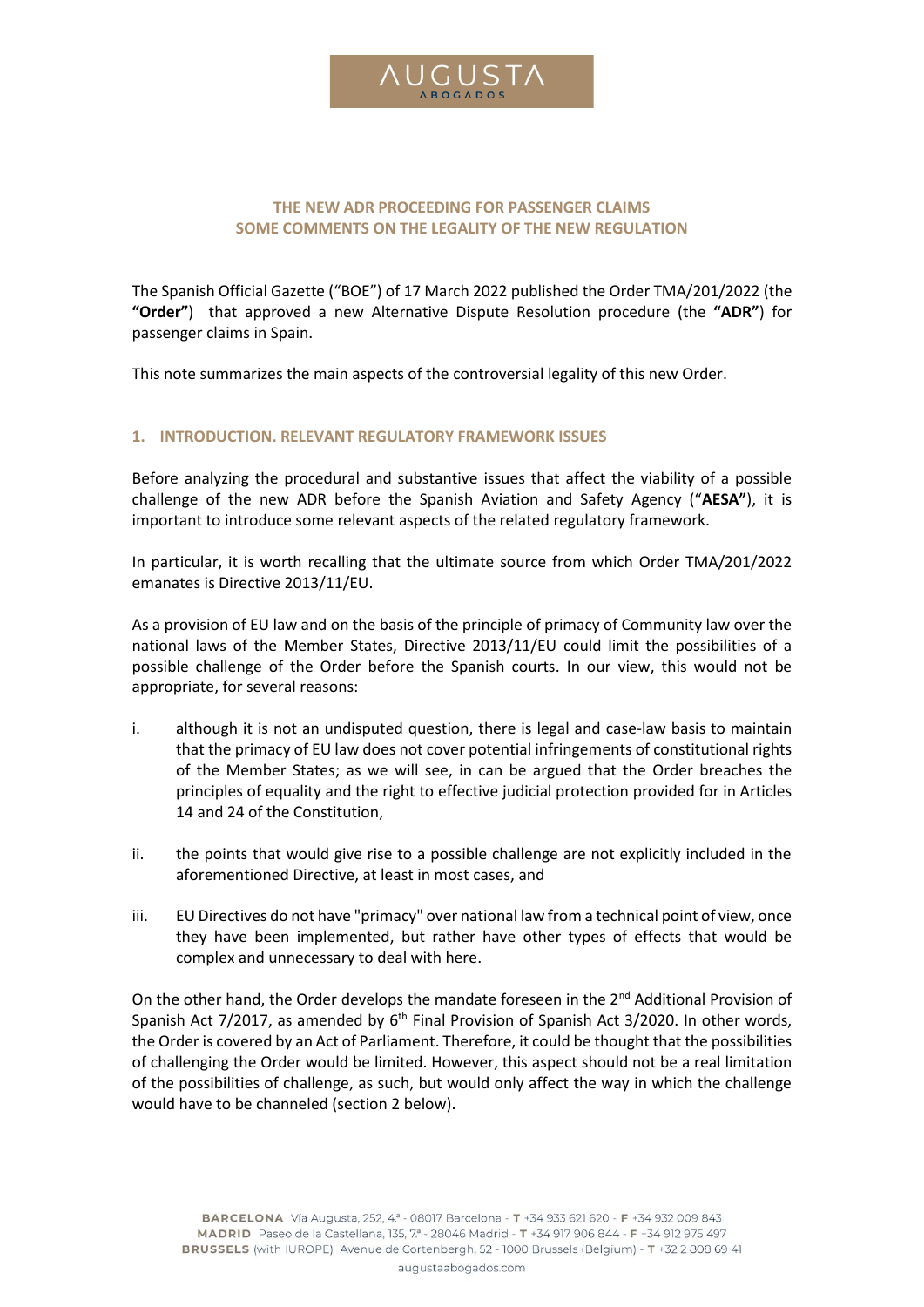

#### **2. MEANS OF CHALLENGE. PROCEDURAL ISSUES**

In Spain, from the point of view of legal technique there are two possible mechanisms to challenge an administrative regulation such as the Order, which has a lower hierarchy than an Act of Parliament:

- i. *Direct challenge*. It would consist of filing a contentious-administrative appeal against the Order demanding that it be declared null. The deadline to do so would be **17 May 2022**  (Article 46.1 LJCA).. In addition, the Act of Parliament from which this Order derives can also be challenged, to the extent necessary. The latter is carried out by requesting the contentious-administrative court to raise a question of unconstitutionality of the Act in question, for resolution by the Constitutional Court ex Art. 35 et seq. LOTC. This option is perfectly possible from a procedural point of view and has the advantage that it allows its joint monitoring -in the same process or in a separate one- by associations or entities that can justify a legitimate interest in the challenge [Art. 8.1 b) LJCA].
- ii. *Indirect challenge*. This route would be followed in the context of a specific ADR procedure initiated by a passenger. In the course of this procedure, the nullity of the rule from which the challenged act emanates would be raised. However, this procedure has several disadvantages of a strategic nature (it is not suitable since a private individual is also involved) and, above all, of a procedural nature. The Order itself establishes that the review of the decision given in a specific ADR procedure is carried out before the Commercial Courts and these courts would not be technically empowered to annul a ministerial order, but only to decide upon the non-applicability of the Order to the specific case at hand.

Taking into account the advantages and disadvantages of each alternative, in this case it is clearly more advisable to opt for a direct challenge. Moreover, as mentioned above, it is a route that can be undertaken by several operators in the industry and not only by a certain airline on its own. For example, an action carried out under the umbrella of one or more airline associations could be considered. In any case, additionally, the option of an indirect challenge could also be considered, which would be viable in specific casesin light of their own particular characteristics.

#### **3. GROUNDS FOR CHALLENGE. SUBSTANTIVE ISSUES**

The basic reasons that would support a challenge of the new Order are based on the fact that the ADR procedure might violate the principle of equality of all citizens before the law and the right of airlines to an effective judicial protection under the terms of Articles 14 and 24 of the Spanish Constitution.

### **3.1. Preliminary aspects**

As a preliminary matter, we must point out that the ADR established in the Order has been approved within the framework of a consumer protection policy established both at Community and national level. To give just a few examples, we refer to Recitals (3) and (7) of Directive 2013/11/EU, and to the Preamble of the Spanish Act 7/2017.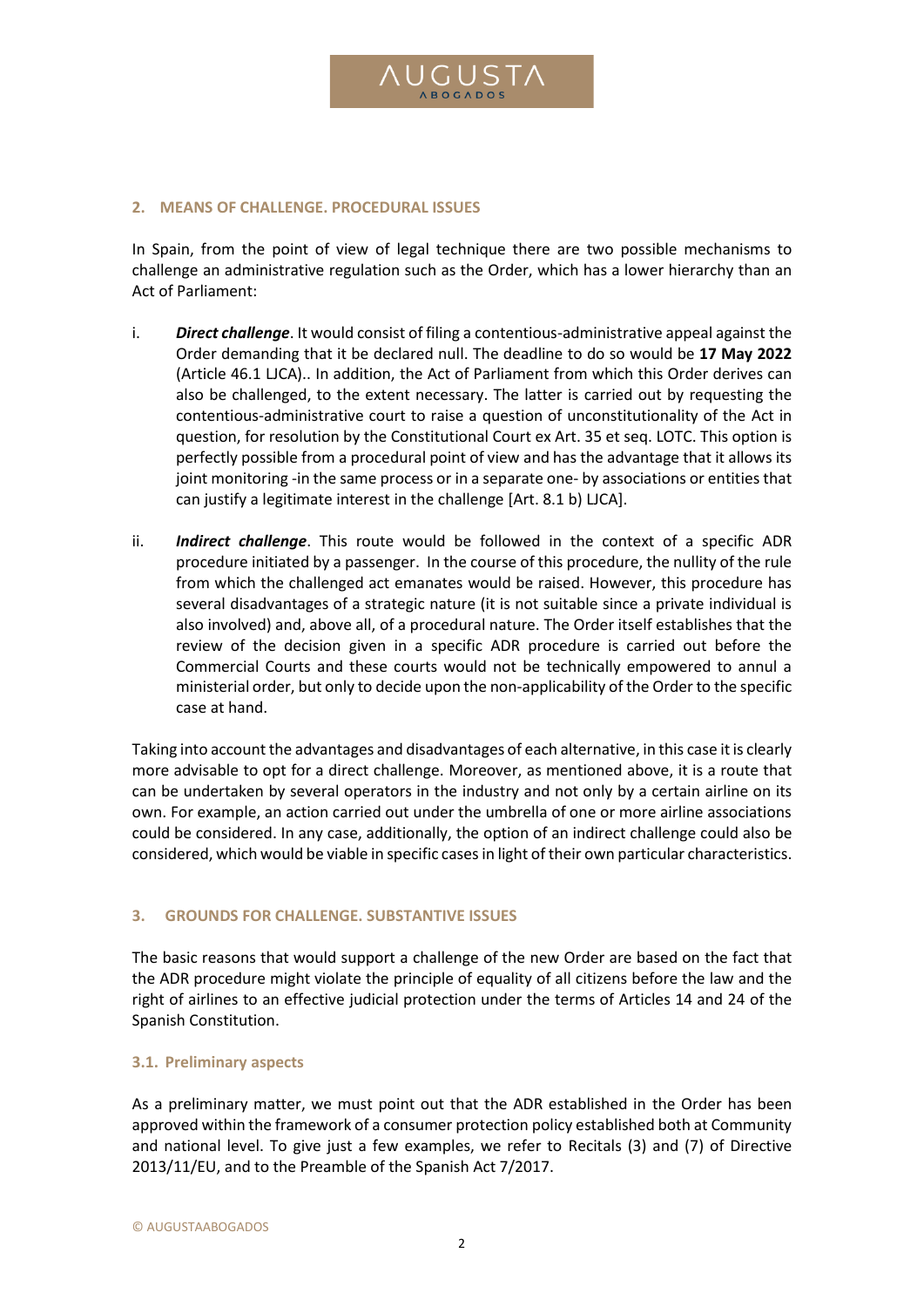

It is within this general policy framework that the possibilities of challenge analyzed here must be assessed. In particular, it must be assumed that the Spanish legislator and government are following a mandate already imposed by the European legislator that allows them to approve and implement a procedure in which there is no equal treatment between the parties and the principle of equality of procedural arms is not necessarily applied. To this extent, it would be an approach of "ordinary legality" that would be excluded from constitutional review, in the same way as it happens in other areas of the legal system (e.g. labour regulations or gender equality regulations).

Notwithstanding the above, the protective nature of a given regulation is also limited by the due respect to the right of all parties to an effective judicial defense provided for in Article 24 of the Constitution and the principles of proportionality and the prohibition of arbitrariness of the public authorities enshrined in its Article 9.3. In other words, it is not possible to contemplate an unlimited action by the public authorities in any particular area of life; rather, the regulations governing public action must always respect and guarantee that all parties are entitled to defend their position in a reasonable and sufficient manner.

Based on the foregoing, it must be concluded that a general challenge of the Order as such would not be viable, since it is favorable and beneficial to one of the parties. However, specific grounds of challenge can be deemed as feasible, based on particular aspects of the new ADR procedure, which exceed the admissible limits and which represent a real impairment of the right of the parties to effective judicial protection and an infringement of the principle of equality, as will be explained in the following points.

# **3.2. Specific grounds for challenge**

Two groups of grounds for challenge can be analyzed separately, firstly at the organic level (related to the body in charge of the new ADR proceeding) and then at the procedural level (related to the rules of the proceeding).

# 3.2.1. Grounds for challenging the body in charge of the new ADR proceeding

One of the most controversial aspects of the new regulations is the granting of sole competence to AESA to resolve passenger claims covered by the new ADR procedure.

The relevant issue on this point is that the same authority that resolves disputes between independent (private) parties, AESA, is, in turn, the national enforcement body designated by Spain to verify compliance with Regulation 261/2004.

In this regard, what is important to analyze is not only that AESA plays both roles, which might be acceptable in line with some other EU jurisdictions, but the fact that certain Spanish national regulations governing AESA's powers to act as NEB grant this agency very broad powers of inspection, supervision and sanction, on the same subject matter and on the same facts (the same flights) that will be subject to a resolution through the new ADR.

At this point, it is especially relevant that AESA has been granted inspection powers that allow it to issue binding requests to airlines, which have the correlative duty to cooperate, as established in Articles 25.4 and 33.3 of Spanish Act 21/2003, of July 7, 2003, on Aviation Safety.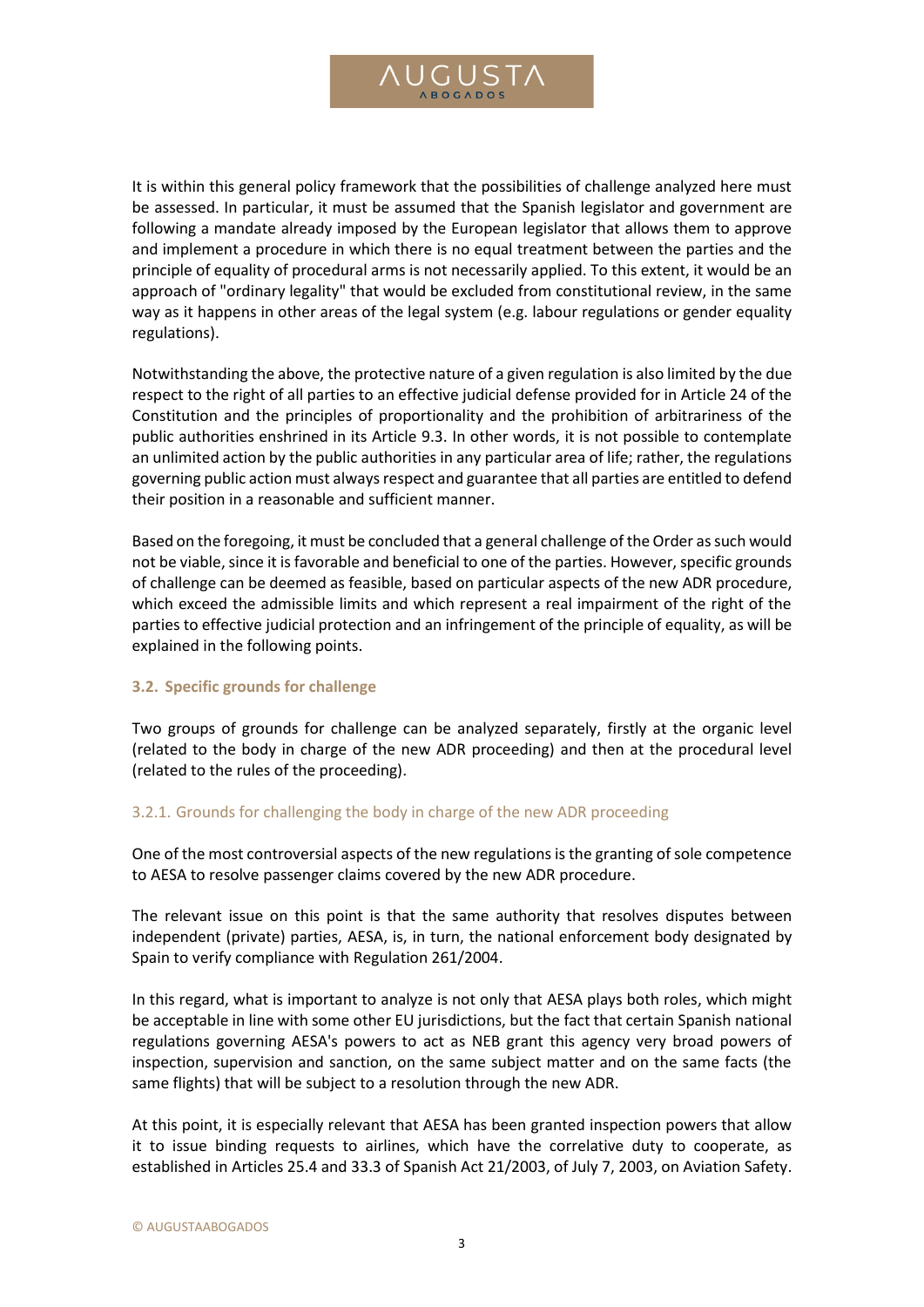

Failure to comply with this duty of cooperation gives rise to significant penalties, ranging from 4,500 to 70,000 Euro.

The practical consequence of these provisions is that it places AESA in a position that allows it to have information and documentation on the details of any flight and any air incident, without any limitation. In fact, this authority has been used in an extremely intense way by AESA in the last years, so that this institution has collected and has at its disposal a wide range of information on a great number of delays and cancellations as provided by the companies in compliance with the requests for information received from AESA.

In our opinion, this is not compatible with the most elementary procedural guarantees that should be recognized to airlines to defend themselves adequately in any case followed against them through the ADR. In these proceedings, AESA may (and probably will) previously have at its disposal all the information and documentation that it may have requested from the operator that is a party to the proceedings, with the corresponding effect on the legitimate right of the operator to decide the approach it adopts in the dispute, the procedural strategy it follows, the means of defense it proposes and, above all, the documentation it uses. These possibilities would be quite limited, for practical purposes, if the decision-making body, AESA, already has the documentation and information of the incident under analysis, which it would have obtained from the airline itself. To us, this looks like a clear breach of the principle of prohibition of selfincrimination.

It must be taken into account, at this point, that AESA has powers that allow a very active participation in the ADR procedure. Under the Order, AESA can even promote and agree to the practice of evidence not requested by the parties, *ex officio*. And this without the possibility of any appeal, as the Order itself explicitly states.

On the other hand, it is important to remember that AESA does not act in this type of proceedings as a judicial instance but only as an administrative body. The Order allows airlines to challenge AESA's decisions before the Commercial Courts. Therefore, no direct damage to the right to an effective judicial protection would be predicted from AESA's actions -especially when the subsequent access to justice is expressly recognized-. However, what is relevant is the transcendental effect that the intervention of AESA as the body that resolves the ADR has on the subsequent judicial process, which is already flawed precisely by the fact that it has been AESA, with its particular authority as NEB and supervisor, who has instructed and resolved the ADR between the passengers and the company.

Additionally, where an airline does not voluntarily comply with the decision given by AESA in an ADR procedure within one month, the Order expressly contemplates the imposition of an economic fine. Thus, even where the operator has good grounds to challenge a decision of AESA before the Commercial Courts, it is compelled to comply with such decision to avoid such additional penalties.

Based on the foregoing, from our point of view, the coincidence in the same body, AESA, of both the powers of an NEB and ruler in the ADR proceeding represents an inadmissible disturbance to the right of defense of the airlines that could lead to the nullity of the Order.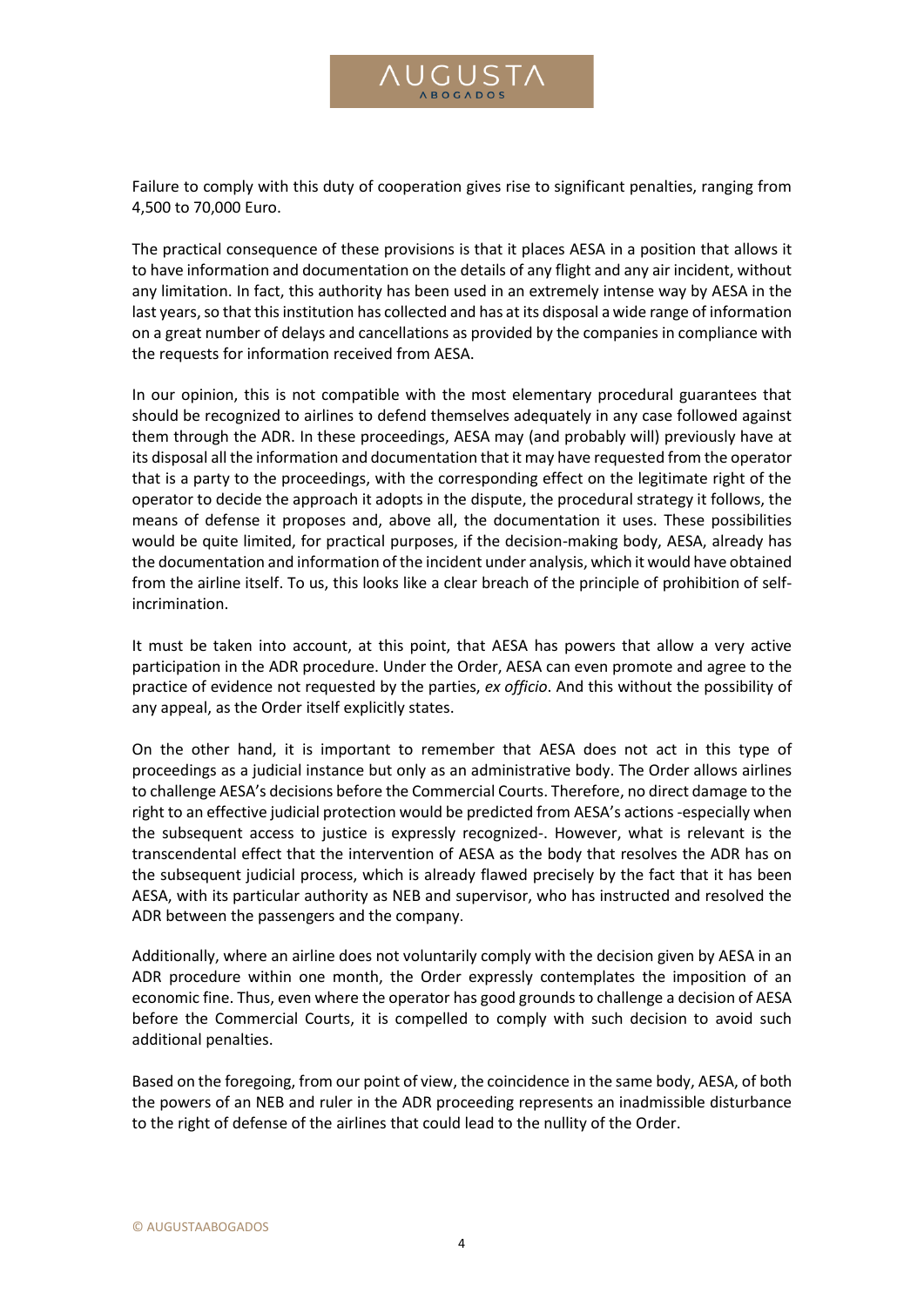# 3.2.2. Procedural grounds of challenge

On the other hand, we believe that there are grounds to challenge the procedure established by the new Order based on its procedural particularities.

Generally speaking, the very different treatment of passengers and airlines in terms of the voluntary and compulsory nature of the ADR procedure and the legal effects of the ADR decision for each of them is highly controversial. It is certainly unusual that the procedure is voluntary for the passengers and compulsory for the airlines and that the decision is binding on one of the parties and not on the other depending on the outcome of the procedure - if the operator loses, the result is binding and it must pay; if the operator wins and the passenger claim is therefore proved to be unfounded, the result is no longer binding and the passenger is not obliged to pay anything, not even the procedural costs or expenses.

This different treatment may give rise to a possible challenge for violation of the principle of equality enshrined in Article 14 of the Constitution if one considers that the discrimination between the two parties to the procedure lacks due justification. On this point, one could oppose the necessary protection that passengers deserve and the position of weakness in which they find themselves vis-à-vis the airlines. This approach is debatable, in our opinion, and, on the other hand, lacks consistency in the light of other provisions of the Order: for example, the Order provides that AESA's decision in an ADR procedure is not binding upon airport operators (Art. 7.2.d). One wonders what the reasons for this different treatment of airlines and airport operators might be.

In any case, we consider that the greatest imbalance would occur in the legal approach established in the subsequent judicial instance. According to the Order, if the airline challenges AESA's decision in court, the passenger is exempted from the burden of appearing in the judicial proceedings. This creates two serious disturbances to the company's right to an effective judicial protection.

Firstly, we understand that it is not at all clear that the result of the judicial proceeding followed without the presence of the passenger can generate a binding decision against the passenger, since it has been followed in his -legitimate- absence. That is to say, it is doubtful that, in case the airline wins the judicial process, it can then invoke the *res judicata* principle against the passenger if the latter has not appeared in the court proceedings and such non-appearance was authorized by the Order. In this sense, Article 222.3 of the Civil Procedure Act restricts the effects of the *res judicata* to the parties of the process and their heirs and assignees, as a general rule.

In favor of this option could be invoked the fact that Spanish Act 7/2017 comes to say that the passenger will be satisfied with the outcome of the lawsuit if he does not appear in it (vid. D.A.  $2<sup>a</sup>$ , paragraph 3, which contemplates the right of the passenger not to appear in the proceedings and presupposing that it is referred to the decision of the entity) but it must be taken into account that this last provision no longer appears in the approved Ministerial Order (Art. 18.3 Order TMA/201/2022). It could be considered that the Order does not reiterate this last nuance because it considers it unnecessary, but it is a matter of great importance that leaves room for obvious doubts.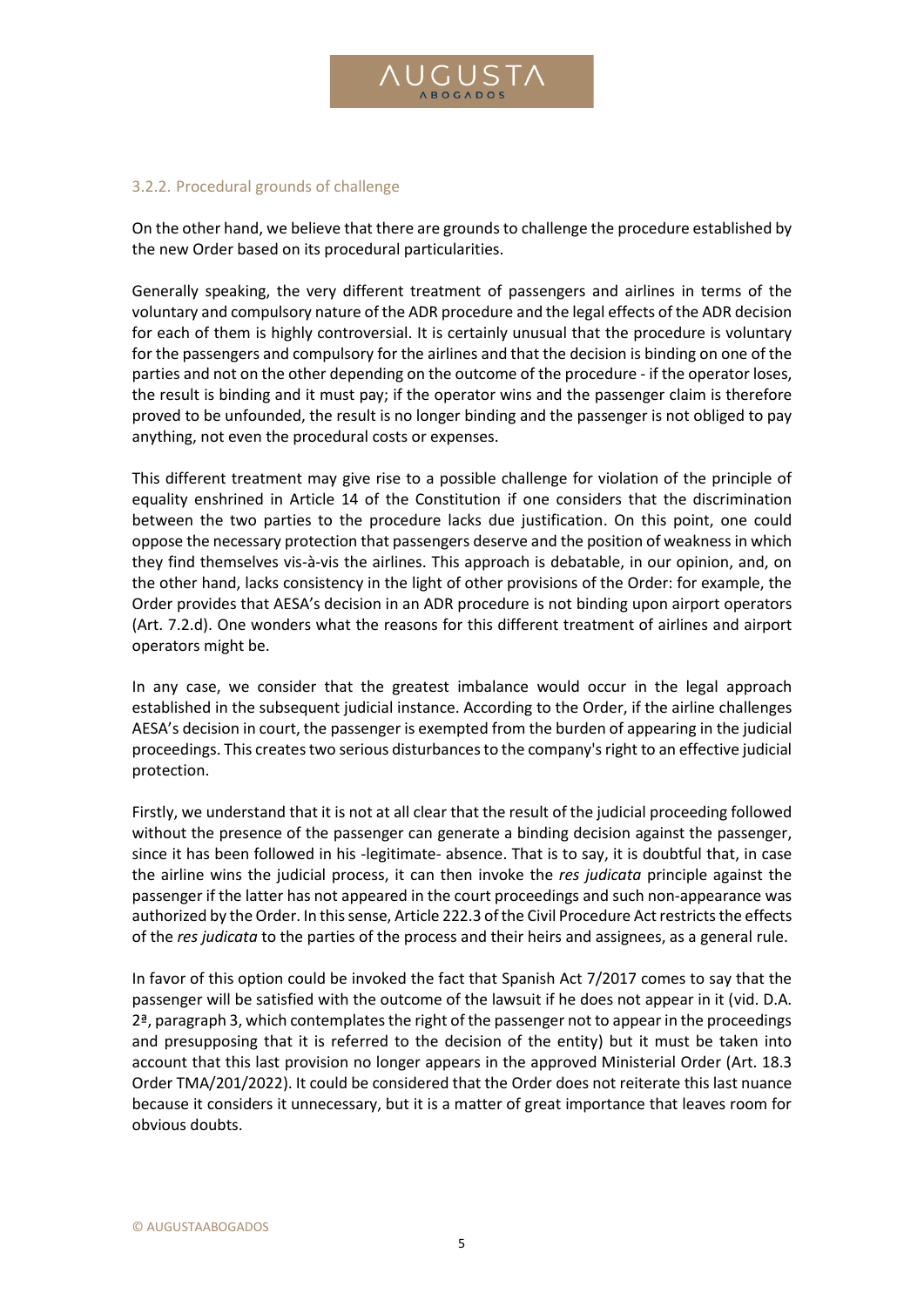

On the other hand, this provision allowing passengers not to show up in the judicial proceedings is disproportionately burdensome for the airline insofar as it involves a long (and dangerous) judicial pilgrimage for the operator to be able to effectively assert its legitimate rights. The fact that the passenger does not appear (*rectius,* may not appear) in the judicial proceeding forces the IRLINE to follow, in such case, a further judicial proceeding against the passenger to claim the amount that the passenger received from the airline under AESA's decision. This represents an extraordinary delay with uncertain results, since the company would have to follow two consecutive judicial proceedings to get the decision issued by AESA, which would have been proven incorrect, annulled.

In fact, this would be a delay and a complexity so great that, for practical purposes, it would prevent, *de facto*, that the courts of justice could effectively review the decisions of AESA proven to be against the terms of Regulation 261, however unfortunate or incorrect they may be; the more so when, in addition, the airline is not at all assured that in this last judicial proceeding to be followed against the passenger, the res judicata of the previous judicial proceeding in which the passenger would not have been a party would be applied.

On the other hand, this would entail an extremely dangerous delay. For practical purposes, it could well be the case that at the time of the final judicial decision allowing the recovery of the amount initially paid (at the end of the second judicial proceeding) the passenger is no longer solvent or there is no longer an effective way to obtain the restitution of the amount initially paid by the airline quite some time before.

On this point, the fact that the sums paid by the company must be immediately delivered to the passengers is very worrying, even though the ADR resolution can be reviewed in the judicial instance. This is a kind of provisional enforcement, which is perfectly admissible in our procedural system, but with the very important particularity that the passenger is already disregarded from the subsequent instances in court and thus the potential reversal of the initial decision is greatly hindered. There is an enormous difference between this regime and the general regime provided for in Article 532 et seq. of the Civil Proceedings Act regarding the reversal of provisional enforcement).

The situation of imbalance becomes evident if we compare it, for example, with the legal regime provided by Articles 44 and 45 of Spanish Arbitration Act 60/2003, for cases of concurrence of the exercise of actions for the enforcement of an arbitral award (by the favored party) with the exercise of an action for annulment of the award (by the losing party): specifically, even on the basis of the voluntary acceptance of arbitration, and the limitations of an action for annulment of the award, the party against enforcement is sought may request the court to suspend the enforcement, if it has brought an action for annulment and offers security for the value of the award plus any damages that may arise from the delay in the enforcement of the arbitral award.

This, undoubtedly, is a more balanced and conciliatory regime with the right to an effective judicial protection than the one stipulated by the new legal provisions; which not only do not contemplate the possibility for airlines to request the suspension of the enforceability of AESA's decision while its judicial challenge is being resolved, but also exposes airlines to face the payment of administrative penalties imposed by AESA for the mere fact of not voluntarily complying with its decision within one month.